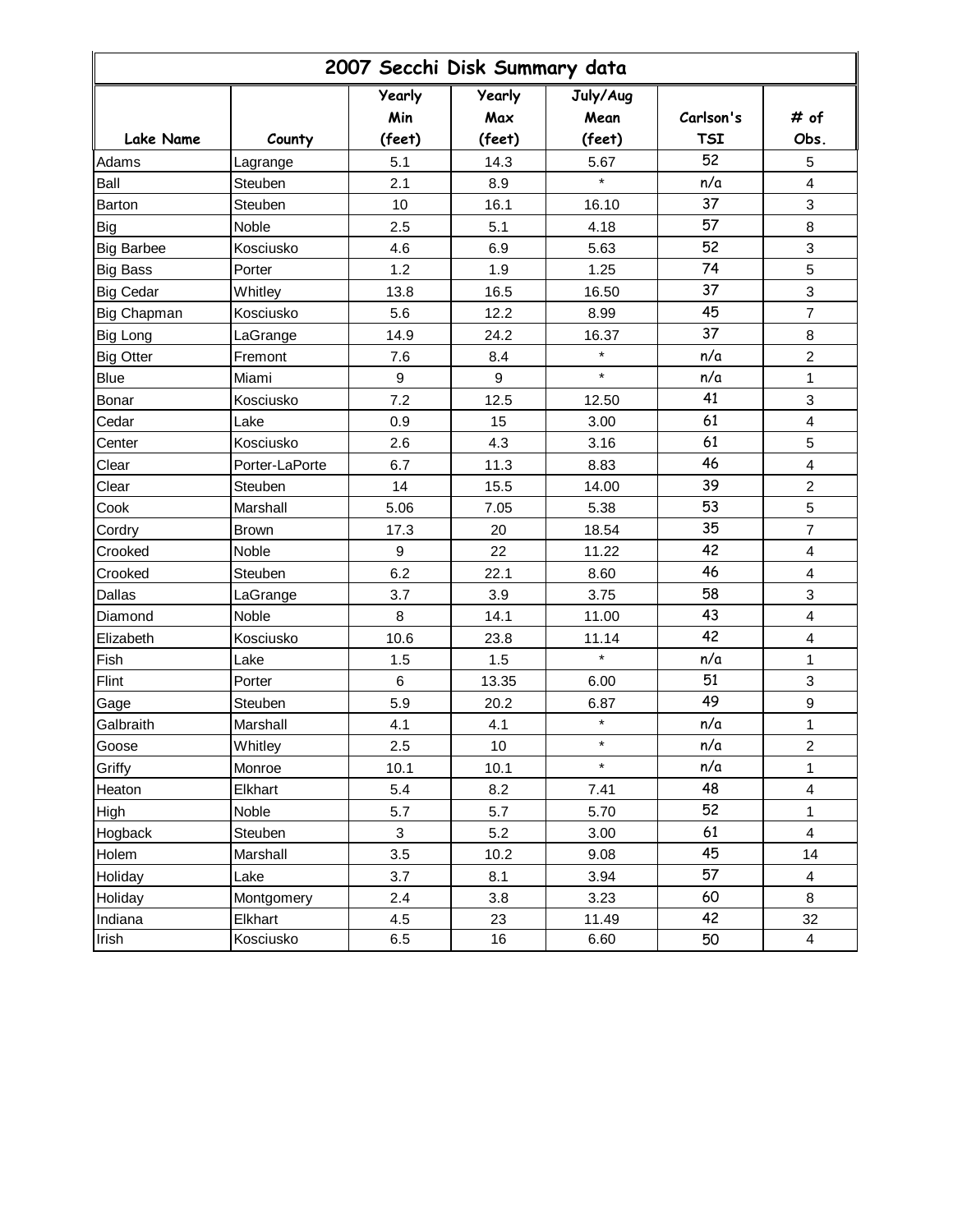| 2007 Secchi Disk Summary data |               |                         |                |          |            |                         |  |
|-------------------------------|---------------|-------------------------|----------------|----------|------------|-------------------------|--|
|                               |               | <b>Yearly</b>           | <b>Yearly</b>  | July/Aug |            |                         |  |
|                               |               | Min                     | Max            | Mean     | Carlson's  | # of                    |  |
| <b>Lake Name</b>              | County        | (feet)                  | (feet)         | (feet)   | <b>TSI</b> | Obs.                    |  |
| James                         | Kosciusko     | 3.7                     | 7.8            | 5.25     | 53         | 14                      |  |
| James                         | Steuben       | 7.7                     | 33.4           | 11.40    | 42         | 7                       |  |
| Koontz                        | <b>Starke</b> | 3.6                     | 8              | 4.24     | 56         | 15                      |  |
| Kuhn                          | Kosciusko     | 9.2                     | 14.6           | 9.78     | 44         | $\overline{\mathbf{4}}$ |  |
| Lake of the Woods             | LaGrange      | 4.2                     | 9.5            | 4.20     | 56         | 3                       |  |
| Lake of the Woods             | Marshall      | 1.6                     | 3.55           | 1.74     | 69         | 5                       |  |
| Lamb                          | Johnson       | 3.5                     | 9.5            | 6.52     | 50         | 16                      |  |
| Lemon                         | <b>Brown</b>  | 1.6                     | 6.4            | 2.37     | 65         | 17                      |  |
| Little Cedar                  | Whitley       | 7.5                     | 9.8            | 8.26     | 47         | 9                       |  |
| Little Chapman                | Kosciusko     | $\overline{\mathbf{4}}$ | 5.4            | 4.27     | 56         | 13                      |  |
| <b>Little Crooked</b>         | Whitley       | 3.6                     | 8              | 6.93     | 49         | 4                       |  |
| Little Long                   | Noble         | 3.1                     | 8              | 3.10     | 61         | 4                       |  |
| <b>Little Otter</b>           | Steuben       | 7.6                     | 8.6            | $\star$  | n/a        | $\overline{c}$          |  |
| Little Turkey                 | LaGrange      | 2.4                     | 10             | 3.36     | 60         | $\overline{4}$          |  |
| Long                          | Noble         | 5.1                     | 5.1            | 5.10     | 54         | $\mathbf{1}$            |  |
| Loon                          | Whitley       | 3.1                     | 6.4            | 5.25     | 53         | 5                       |  |
| Lower Fish                    | LaPorte       | 4.9                     | $\overline{7}$ | 4.90     | 54         | 3                       |  |
| Manitou                       | Fulton        | 3.5                     | 9.7            | 3.93     | 57         | 10                      |  |
| Martin                        | LaGrange      | 5.4                     | 14.6           | 8.45     | 46         | 9                       |  |
| McClish                       | Steuben       | 5.5                     | 12.8           | 7.70     | 48         | $\overline{4}$          |  |
| Millpond                      | Marshall      | 2.7                     | 6.7            | 5.25     | 53         | 10                      |  |
| Monroe (LOWER)                | Monroe        | 4                       | $\overline{7}$ | 4.00     | 57         | $\overline{c}$          |  |
| Myers                         | Marshall      | 12.5                    | 17             | $\star$  | n/a        | 3                       |  |
| Nyona                         | Fulton        | 2.8                     | 3.9            | 3.90     | 58         | 3                       |  |
| Old                           | Whitley       | 4                       | 8              | 5.66     | 52         | $\overline{4}$          |  |
| Ole Swimming Hole             | Morgan        | 2.1                     | 3.8            | 2.71     | 63         | 11                      |  |
| Olin                          | LaGrange      | 5.9                     | 10.3           | 6.95     | 49         | 9                       |  |
| Oliver                        | LaGrange      | 6.1                     | 9.4            | 6.35     | 50         | 9                       |  |
| Oswego                        | Kosciusko     | 3                       | 8.2            | 4.10     | 57         | 14                      |  |
| Patoka                        | Dubois-Orange | 4.9                     | 8.6            | 5.39     | 53         | 4                       |  |
| Pinestone                     | Harrison      | 5.6                     | 16             | 7.53     | 48         | $\overline{7}$          |  |
| Pretty                        | Marshall      | 13.3                    | 16.8           | 14.95    | 38         | $\overline{\mathbf{4}}$ |  |
| Pretty                        | LaGrange      | 14.6                    | 14.6           | $\star$  | n/a        | 1                       |  |
| Rachel                        | Kosciusko     | 8.7                     | 11.7           | 9.80     | 44         | 4                       |  |
| Rocky Fork                    | Putnam        | 5                       | 11             | 9.20     | 45         | $\overline{7}$          |  |
| Salamonie                     | Wabash        | 1.6                     | 3.3            | 2.61     | 63         | 13                      |  |
| Shriner                       | Whitley       | 16.9                    | 20.8           | 18.65    | 35         | 6                       |  |
| Silver                        | Steuben       | 10 <sup>°</sup>         | 13             |          | n/a        | 3                       |  |
| Skinner                       | Noble         | 2.5                     | 4.8            | 3.88     | 58         | 5                       |  |
| Snow                          | Steuben       | 6.6                     | 12.2           | 7.40     | 48         | 6                       |  |
| Stone                         | LaGrange      | 15                      | 16             | 15.00    | 38         | 3                       |  |
| Summit                        | Henry         | $\overline{4}$          | 6.3            | 5.56     | 52         | 4                       |  |
| Sweetwater                    | <b>Brown</b>  | 16                      | 26.5           | 22.18    | 32         | 10                      |  |
| Syl-van                       | Steuben       | 8                       | 8              | $\star$  | n/a        | 1                       |  |
| Syracuse                      | Kosciusko     | 7.5                     | 20             | 7.65     | 48         | $\overline{4}$          |  |
| Tawny                         | St. Joseph    | 8.6                     | 9.8            | 9.29     | 45         | $\overline{4}$          |  |
| Tippecanoe                    | Kosciusko     | 3                       | 9.8            | 4.36     | 56         | 15                      |  |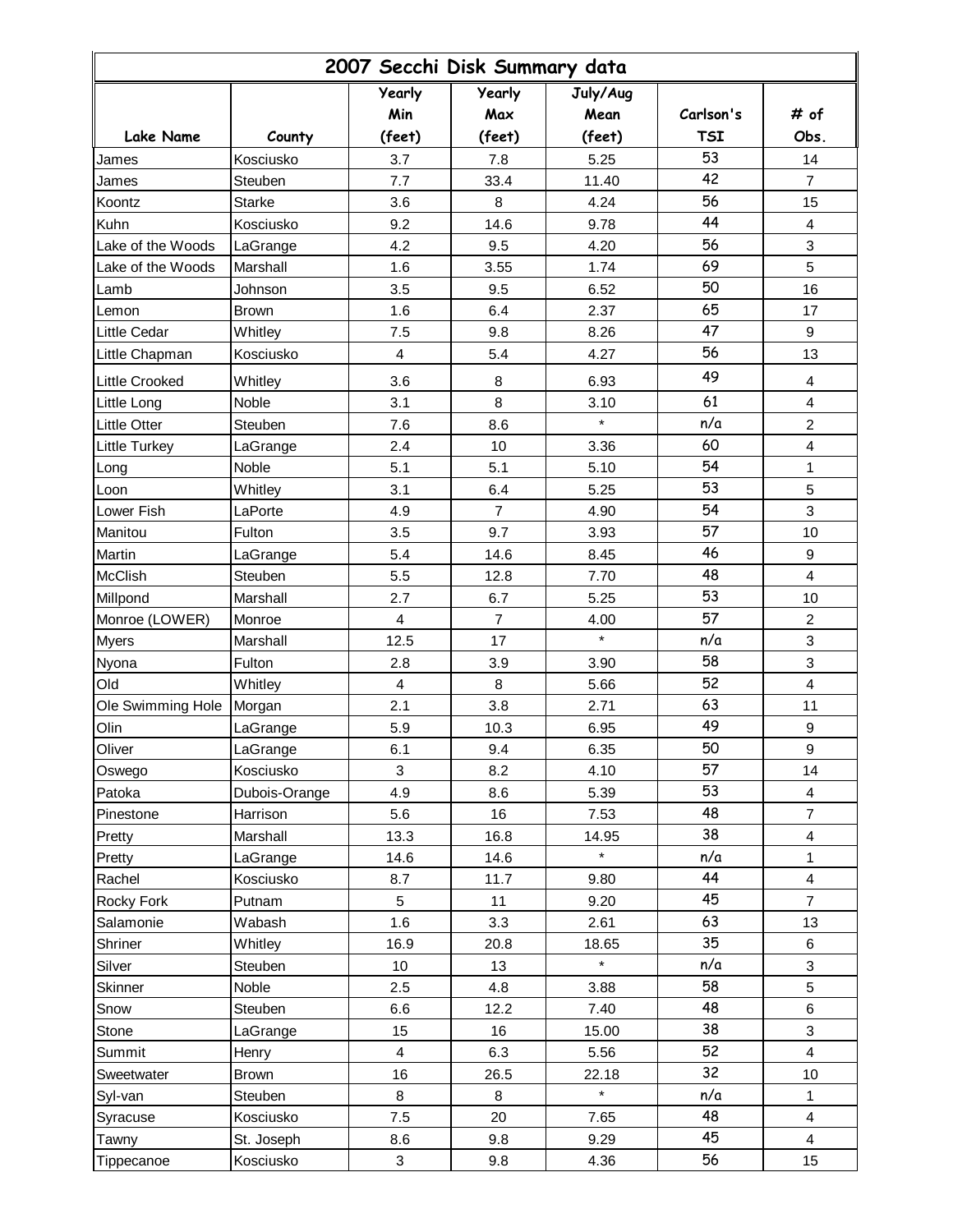| onc<br>.<br>וחר |  |  | $  -$ | . . |  |
|-----------------|--|--|-------|-----|--|
|-----------------|--|--|-------|-----|--|